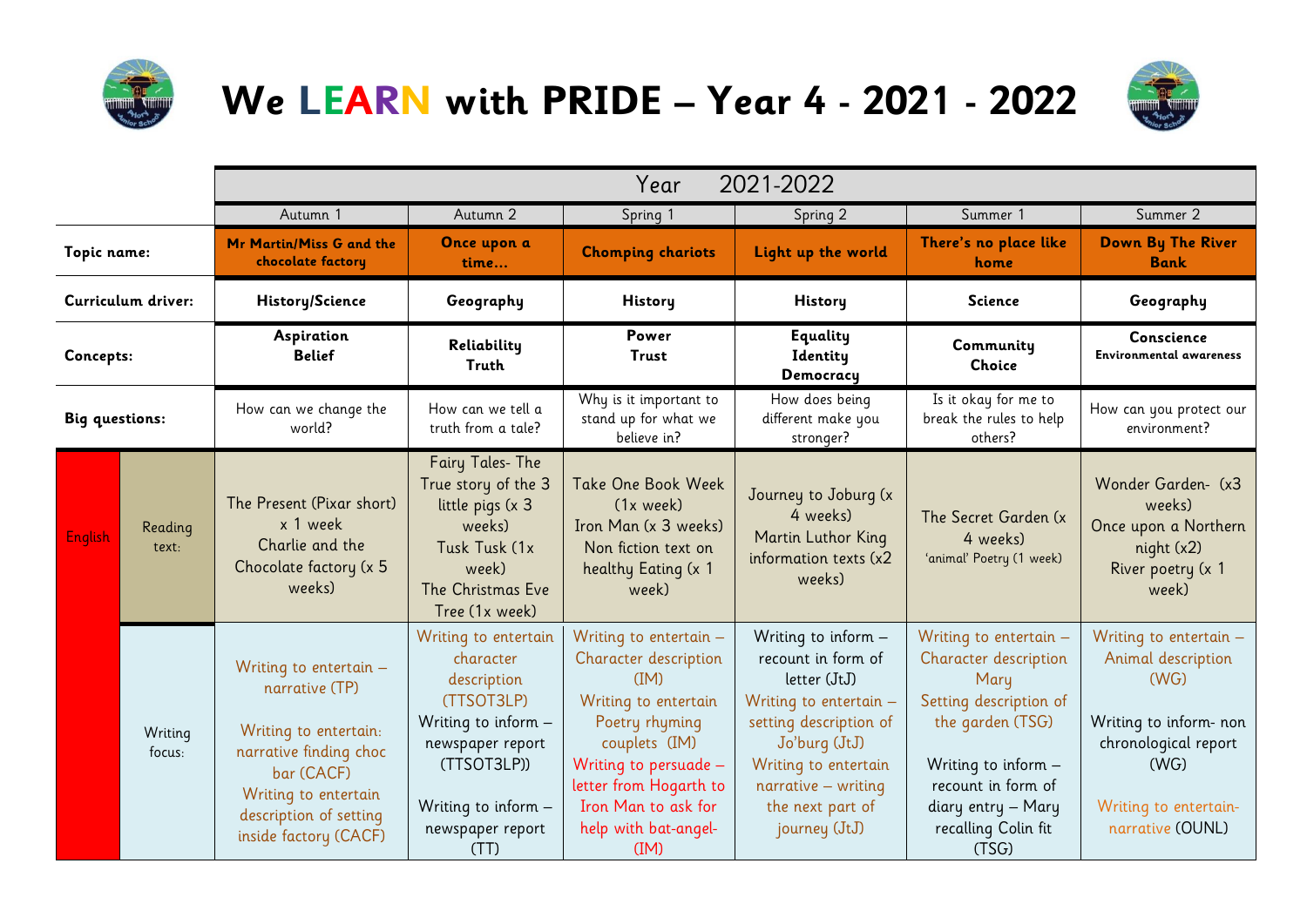|                                 | Writing to persuade<br>advert for a chocolate<br>bar (CACF)<br>Writing to inform -<br>newspaper report<br>opening of choc factory<br>(CACF) | Writing to<br>entertain-setting<br>description (TCET)                                      | Writing to inform-<br>explanation text how<br>the digestive system<br>works/teeth | Writing to inform -<br>Biography of MLK<br>(MLK)<br>Writing to persuade-<br>persuasive speech<br>(MLK) |                                  |                                                                             |
|---------------------------------|---------------------------------------------------------------------------------------------------------------------------------------------|--------------------------------------------------------------------------------------------|-----------------------------------------------------------------------------------|--------------------------------------------------------------------------------------------------------|----------------------------------|-----------------------------------------------------------------------------|
| <b>Maths</b><br>(WR Objectives) | Place value<br>Addition<br>Subtraction                                                                                                      | Measurement: Length &<br>Perimeter<br>Multiplication<br><b>Division</b>                    | Multiplication<br><b>Division</b><br>Measurement: Area                            | <b>Fractions</b><br><b>Decimals</b>                                                                    | <b>Decimals</b><br>Money<br>Time | <b>Statistics</b><br>Properties of Shape<br><b>Position &amp; Direction</b> |
| <b>Science</b>                  | States of matter                                                                                                                            | Sound                                                                                      | Digestion and teeth                                                               | Electricity - making<br>renewable sources                                                              | Animals and habitats             | Animals and habitats<br>continued                                           |
| Geography                       |                                                                                                                                             | Planning a journey<br>(travel to storyland)<br>Mountains in the UK<br>and across the world | Roman settlements in the<br>U.K                                                   |                                                                                                        | Fieldwork study                  | River Trent - world rivers<br>(care for environment)<br>Water cycle         |
| <b>History</b>                  | Mayans - history of chocolate/<br>Mayan civilization                                                                                        |                                                                                            | Impact of the Roman<br>invasion<br><b>Roman Emperors</b><br>Boudicca              | Nelson Mandela - Key<br>figures in black history                                                       |                                  |                                                                             |
| <b>Music</b>                    | Charanga 1 - Mamma Mia                                                                                                                      | Charanga 2 -<br>Glockenspiel Stage 2                                                       | Charanga 3 - Stop!                                                                | Charanga 4 - Lean on me                                                                                | Charanga 5 - Blackbird           | Charanga 6 - Reflect,<br>Rewind and Replay                                  |
| French                          | <b>Presenting myself</b>                                                                                                                    | Family                                                                                     | <b>The Romans</b>                                                                 | What is the date?                                                                                      | <b>Habitats</b>                  | At the café                                                                 |
| Art                             |                                                                                                                                             | <b>Facial expressions</b>                                                                  | Clay sculptures                                                                   | Artist??                                                                                               | Georgia O'Keefe                  | <b>Reflections</b>                                                          |
| <b>D&amp;T</b>                  | Designing and making a<br>chocolate bar<br>Designing day of the dead<br>masks                                                               |                                                                                            | Making Roman chariots                                                             |                                                                                                        |                                  | Beat the Flood                                                              |